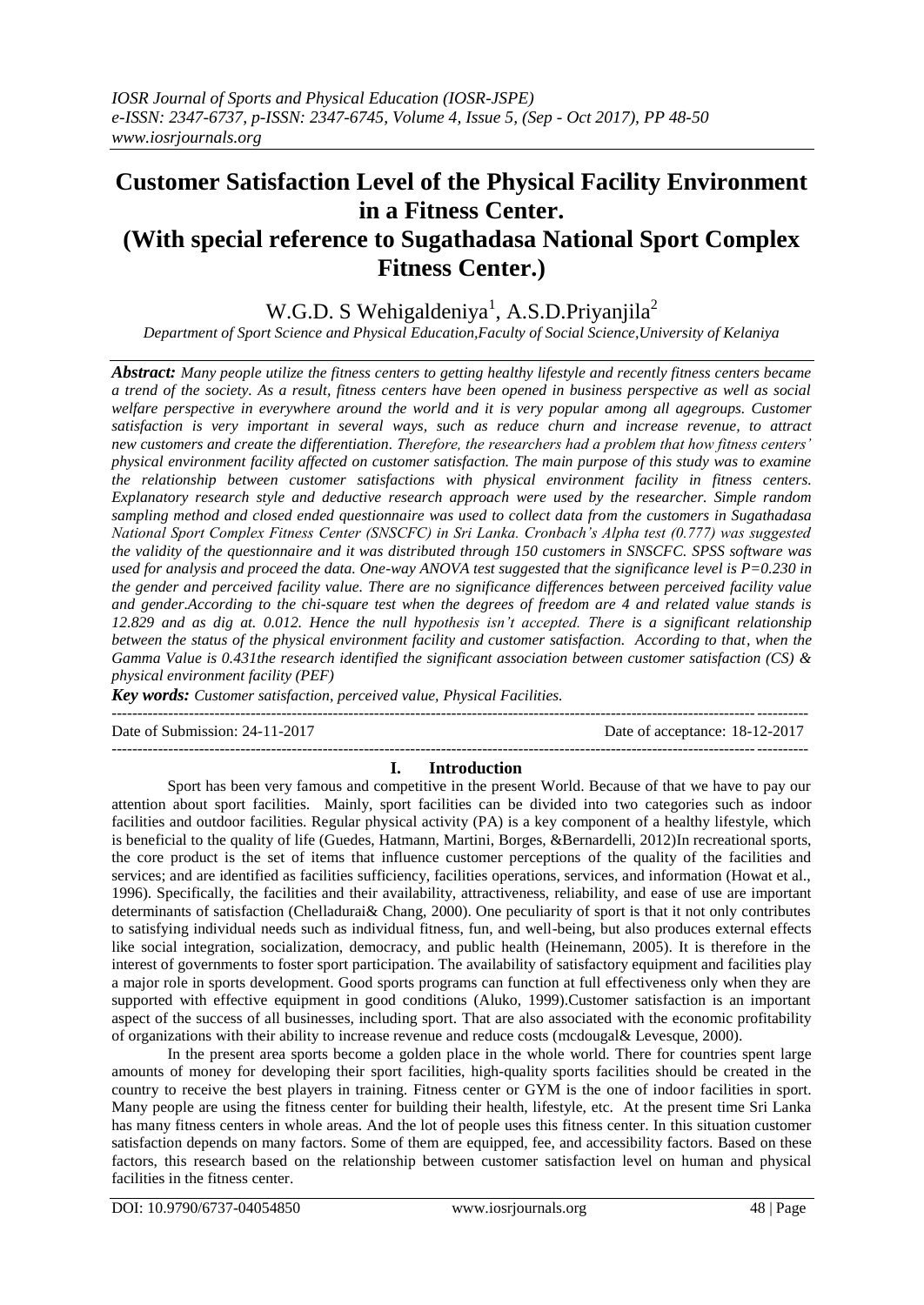## **II. Methodology**

The Research is Explanatory. Because of this research, testing hypothesis and understand the relationship between variables. The basic theories directed in a hypothesis testing of customer satisfaction. To achieve the research objectives, this research has used a deductive approach was managed in this research to explore customer satisfaction in physical facilities in the fitness center.

These variables, in turn, can be measured, typically on instruments, so that numbered data can be analyzed using statistical procedures. In this research, collecting and analysis, numerical data and the empirical data are examined by chi square analysis. According to the research style and research approach, this is a hypothesis testing survey. In according to the assumption that assume through the questionnaire analysis were test by this and the study has done subject to the following hypotheses which formulated with the help of respective conceptual framework. Here alternative pointed out separately.

There was a relationship between customer satisfaction and physical environment, facilities in the fitness center. As this study was explanatory in nature, it was intended to collect primary data as much as possible. Deriving accurate information from field surveys was highly dependent upon the survey method customers. The Data collected from a questionnaire was developed for the customer's satisfaction and physical facilities in the fitness center. The questionnaires were designed to focus three categories.

## **III. Data Collecting And Analysis**

The researcher used Sugathadasa National Sport Complex fitness center for this research Study area. The Sugathadasa National Sport Complex is the largest Stadium in Sri Lanka. Therefore, many people using this fitness center for their day to day exercises. Hence, the target group of this study was the customer satisfaction atSNSCFC. In the research, sample is represented by the customers who are arriving to the fitness center. In the present, there are 3418 customers are registered in SNSCFC. In this case, simple random sampling was as follows. The limitation of sampling only for five days is mainly in order to save time and as not to cause any inconvenience in the process of data collection. Therefore, based on the number of customers who has come to SNSCFC, the percentage of the sampling was decided. Several pilot surveys were basically done according to the model building.

Here in this research, SPSS 22.0 statistical tool was used to present and analysis the data. When analyzing the data collected through the questionnaire the researcher used number of statistical tools, ANOVA, Chi-square. A hypothesis is formulated to investigate the relationship between customer satisfaction and physical environment facilities. In this case as statistical tool chi square test was used by the researcher. For the convenience of recognition, couple of hypotheses based on positive and negative ideas were formulated the sample frequency of male is 89 and female is 61 out of 150 participants. It means the participants' percentage is 40.7% of the sample. The male participants covered at 59.3% percentage of the sample. According to this survey data shows a higher level of male participation than female participation in SNSCFC customers.

Affordingto ANOVA analysis in the perceived value and gender. The ANOVA table shows that the overall not the significance of the gender and perceived facility value of the fitness center. It is statically not significant "P" value means "Sig" named in the table is higher than 0.05 in significant test. The researchercannot see that the significance level is  $(P=0.230)$  in the gender and perceived facility value. There is no significance difference between perceived facility value and gender. A hypothesis is formulated to investigate the relationship between customer satisfaction and physical facilities. In this case as a statistical tool, chi square test was used by the researcher.

According to the chi-square test when the degree of freedom is 4 and related value stands is 12.829 and As dig at. 0.012. Hence the null hypothesisisn't accepted and there is a significant relationship between the status of the physical environment facility and customer satisfaction. According to that when the Gamma Value is 0.431. It means this value near to 0.30-0.99 strengththere is a strong relationship is between Physical facility environment and customer satisfaction. However,it's unable to say it positive relationship or negative relationship.

Table 1 gives us an overall view of the customer satisfaction with the sub category of physical environment facilities in the fitness center. Music use for training is suitable in the club got the  $1<sup>st</sup>$  position with the score of 656 (18.43%) Hall temperature is suitable for training  $\&$  locker room got the 2<sup>nd</sup> position with the score of 623 (17.5%). Equipment is well arranged in the club hall position is  $3<sup>rd</sup>$  with the score 569 (15.9%). Exercise hall & locker room is clean  $4<sup>th</sup>$  with the score of 494 (13.8%). There is modern and new equipment in this club got the 5<sup>th</sup> position on the score 478 (13.4%). Repair & replacement of equipment are timed in this club with the score 455 (12.7 %) gotten the 6 positions and lastly Club's dressing room is comfortable  $\&$  convenient is going to 7 positions with the 284 (7.9%). The below chart (4-7) showed the rank level of physical environment facility satisfaction.